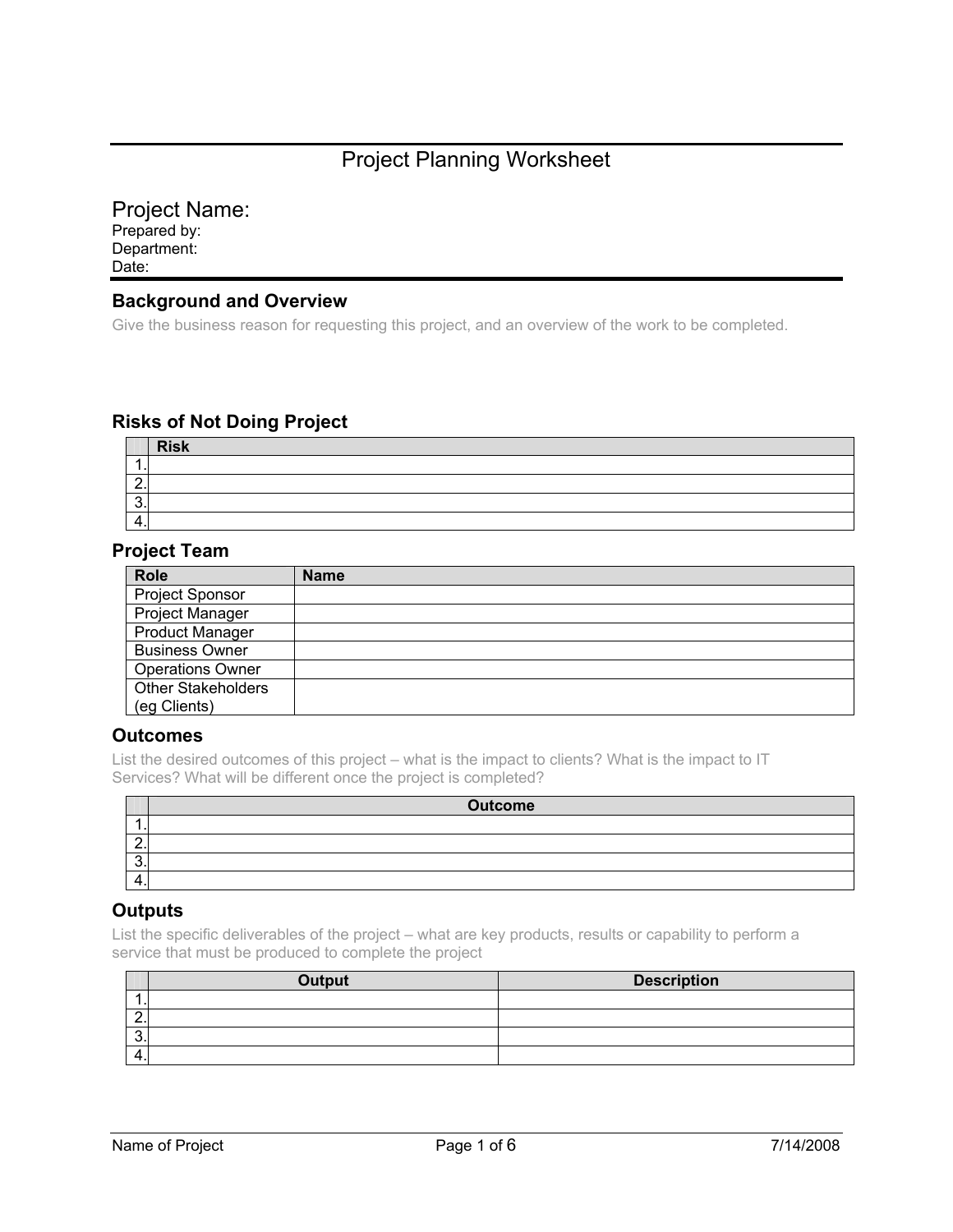## **Project Metrics**

What metrics can be tracked and obtained to ensure the Project Outcomes and Objectives are met, and that the project can be considered complete?

|          | <b>Project Metric</b> | <b>Target</b> |
|----------|-----------------------|---------------|
|          |                       |               |
| <u>.</u> |                       |               |
|          |                       |               |
|          |                       |               |

#### **Timeline**

Provide major milestones in each of the project phases. \*\* Sample Milestones are included below – delete those that are not applicable and add others as appropriate \*\*

| <b>Project Phase</b>                         | <b>Major Milestone</b>              | <b>Estimated Completion</b><br><b>Date</b> |  |  |
|----------------------------------------------|-------------------------------------|--------------------------------------------|--|--|
| <b>Initiation</b>                            | <b>Charter Approved</b>             |                                            |  |  |
|                                              |                                     |                                            |  |  |
| <b>Planning</b>                              | Kick-off Meeting                    |                                            |  |  |
|                                              | Requirements Document Completed     |                                            |  |  |
|                                              | <b>WBS/Project Plan Completed</b>   |                                            |  |  |
|                                              | Communications Plan Completed       |                                            |  |  |
|                                              | <b>Functional Specs Completed</b>   |                                            |  |  |
|                                              | <b>Test Plans Approved</b>          |                                            |  |  |
|                                              | Security Review (if required)       |                                            |  |  |
|                                              |                                     |                                            |  |  |
| <b>Execution</b>                             | <b>Equipment Ordered</b>            |                                            |  |  |
|                                              | Development/Install Completed       |                                            |  |  |
|                                              | <b>Acceptance Testing Completed</b> |                                            |  |  |
|                                              | <b>Final Acceptance</b>             |                                            |  |  |
|                                              |                                     |                                            |  |  |
| <b>Monitor &amp; Control</b>                 | <b>Integrated Testing Completed</b> |                                            |  |  |
| <b>Production Acceptance</b><br>(Testing/QC) |                                     |                                            |  |  |
|                                              | Service/Product Launch              |                                            |  |  |
|                                              |                                     |                                            |  |  |
| <b>Closing</b>                               | <b>Closing Meeting</b>              |                                            |  |  |
|                                              | <b>Final Project Report</b>         |                                            |  |  |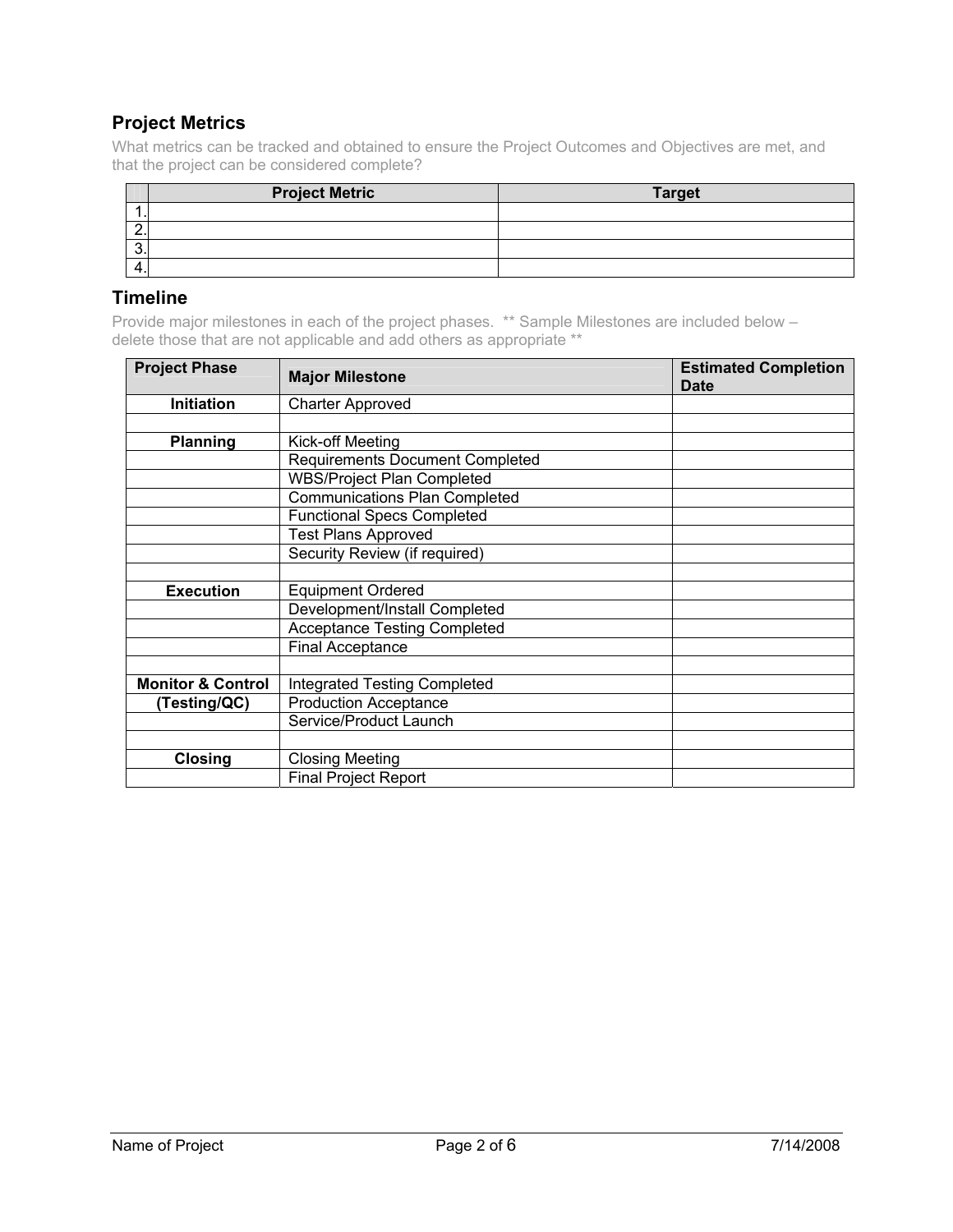## **Project Scope**

List the items that are both within the scope of this project as well as those that are outside the scope of this project

|                           | In Scope |
|---------------------------|----------|
|                           |          |
|                           |          |
| c<br>$\ddot{\phantom{a}}$ |          |
| ◢                         |          |
|                           |          |

|   | <b>Out of Scope</b> |
|---|---------------------|
|   |                     |
|   |                     |
| u |                     |
|   |                     |

#### **Issues, Risks, and Mitigating Factors**

List the project risks, the likelihood that it would occur, the probable impact (High, Medium, Low), and mitigation plans. These risks are defined as an uncertain event or condition that, if it occurs, has a positive or negative effect on a project's objectives.

|                 | <b>Issue/Risk</b> | Likeli-<br>hood<br>(HML) | Impact<br>(HML) | <b>Mitigation</b> |
|-----------------|-------------------|--------------------------|-----------------|-------------------|
| . .             |                   |                          |                 |                   |
| റ<br>$\epsilon$ |                   |                          |                 |                   |
| 3.              |                   |                          |                 |                   |
| 4.              |                   |                          |                 |                   |

### **Assumptions**

Assumptions are factors that, for planning purposes, are considered to be true, real or certain without proof or demonstration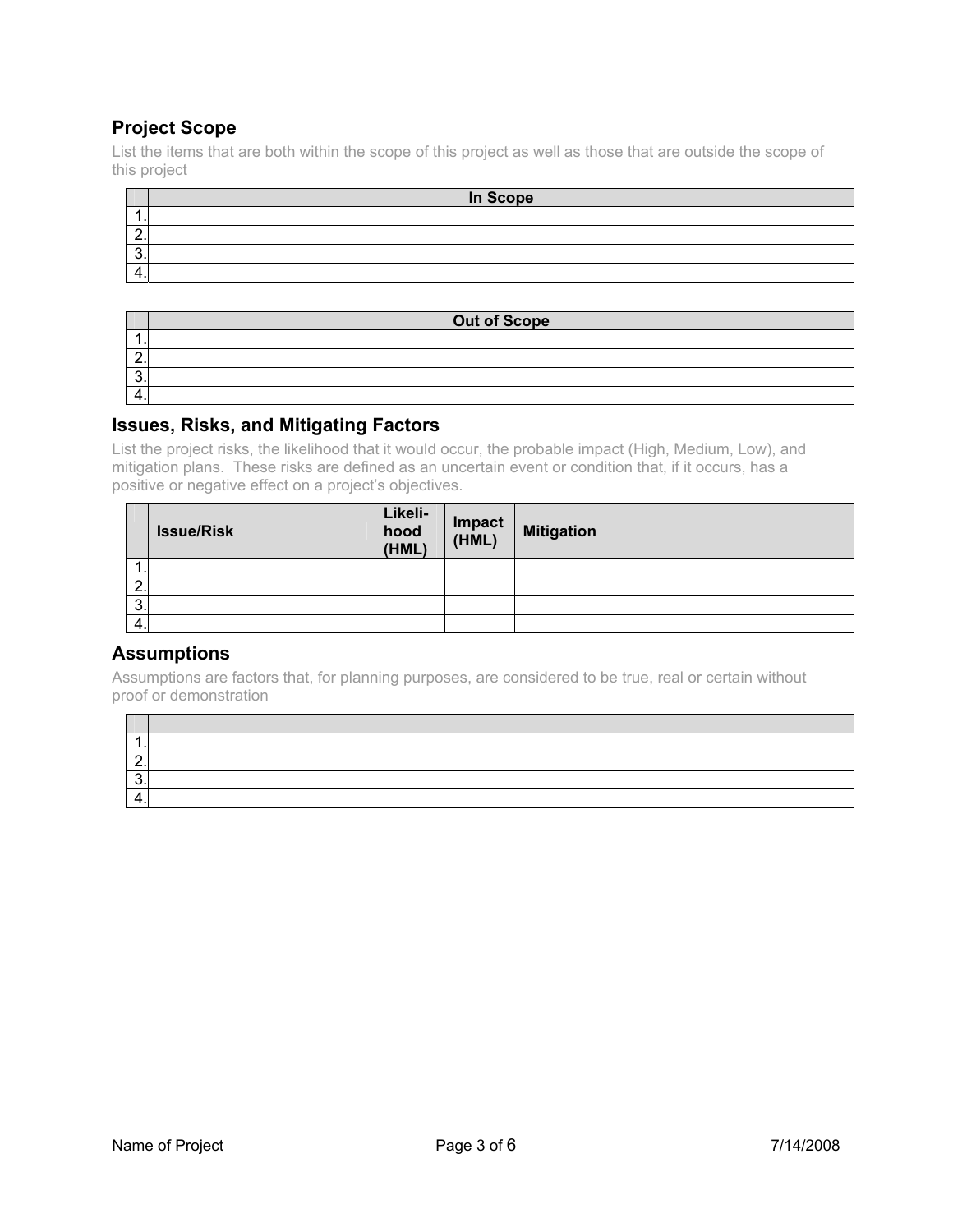### **Project Staffing**

- Paste the Resource Worksheet based on the Template found here:
- (Paste here)
- Please delete blank lines before pasting

**<Copy and Past Resource Worksheet Here, or include separately>** 

| <b>Workgroup/Organization</b> | # of<br><b>Staff</b> | % of $\vert$ # of<br>Time   Mos | <b>Skillset / Role / Individual</b> |
|-------------------------------|----------------------|---------------------------------|-------------------------------------|
|                               |                      |                                 |                                     |
|                               |                      |                                 |                                     |
|                               |                      |                                 |                                     |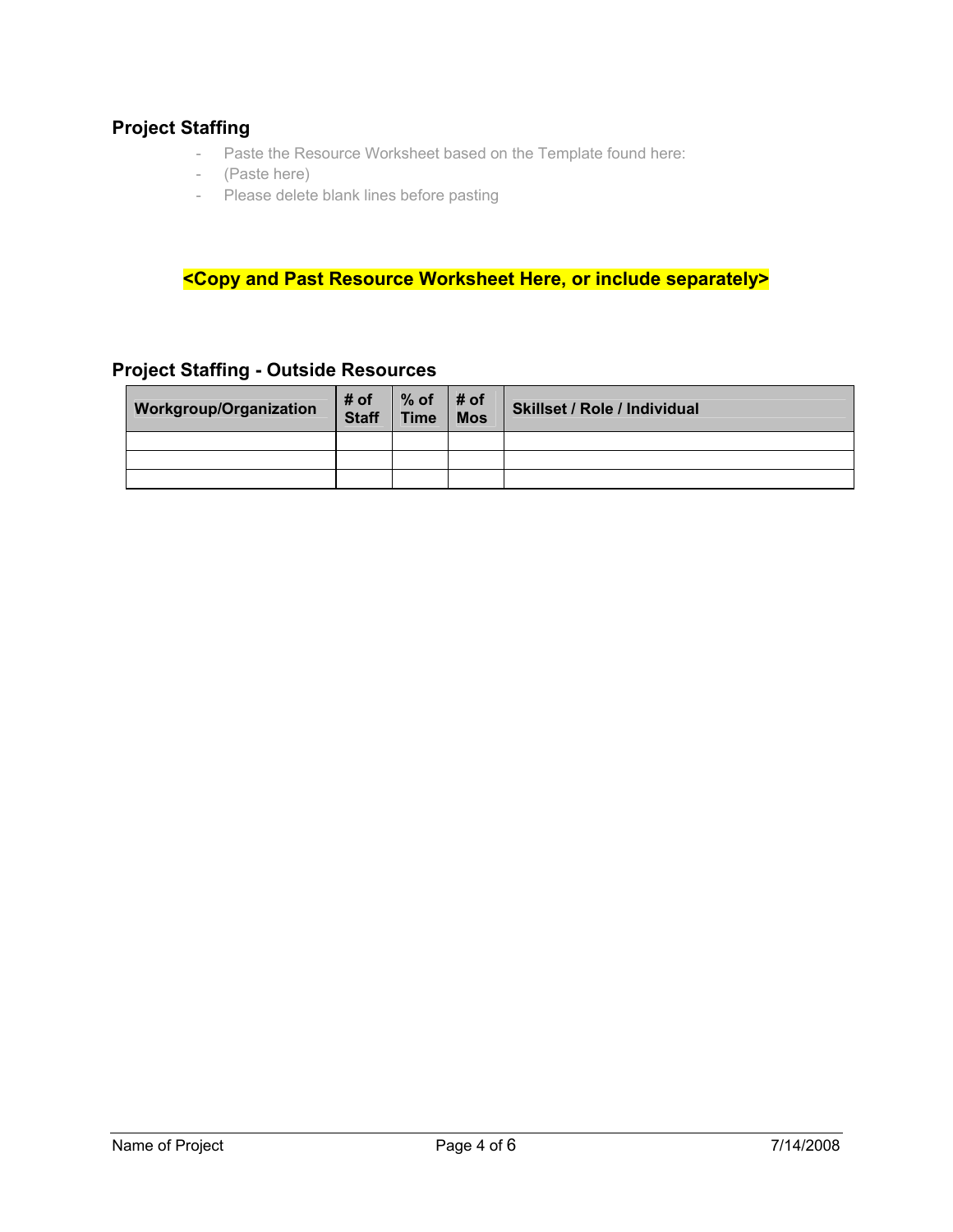## **Preliminary Budget**

\*\* All projects must have a Preliminary Budget. Ongoing Data Center costs will be calculated later. \*\*

One-time Costs: \_\_\_\_\_\_\_\_\_\_\_\_\_\_\_\_\_\_\_\_\_\_\_\_\_\_\_\_\_\_\_

Ongoing Costs: \_\_\_\_\_\_\_\_\_\_\_\_\_\_\_\_\_\_\_\_\_\_\_\_\_\_\_\_\_\_\_

| <b>One-time Costs</b>                            | Project | <b>Ongoing</b> |  |
|--------------------------------------------------|---------|----------------|--|
| Internal Staff (from resource sheet)             | \$      | \$             |  |
|                                                  |         |                |  |
| Professional Services & backfill                 |         |                |  |
| - Prof Services (identify)                       | \$      | \$             |  |
| - Other (identify)                               | \$      | \$             |  |
| Software Licensing                               | \$      | \$             |  |
| Non-capital Hardware & Equipment                 | \$      | \$             |  |
| Data Center Costs                                | \$      | \$             |  |
| Other                                            | \$      | \$             |  |
|                                                  |         |                |  |
| <b>Total One-time Costs \$</b>                   |         | \$             |  |
| <b>Capital Costs</b>                             |         |                |  |
| Capital HW & Equipment                           | \$      | \$             |  |
| <b>Total Capital Cost \$</b>                     |         | \$             |  |
| <b>Incremental Ongoing Costs</b>                 |         |                |  |
| Vendor Maintenance & License Fees                | \$      | \$             |  |
| Software Licencing & Maintenance                 | \$      | \$             |  |
| Data Center Costs (will be validated by Finance) | \$      | \$             |  |
| Other                                            | \$      | \$             |  |
| <b>Incremental Ongoing Costs \$</b>              |         | S              |  |

### **Data Center Planning:**

|                                                | Number | vpe |
|------------------------------------------------|--------|-----|
| Estimated total # & type (UNIX, Windows) of    |        |     |
| Servers needed on an ongoing basis (dev, prod, |        |     |
| test, others)                                  |        |     |
| Estimated amount of storage needed on an       |        |     |
| ongoing basis, and type (NAS, SAN, etc.)       |        |     |

| Any other specific needs (services) from the Data |  |
|---------------------------------------------------|--|
| Center (eg loadbalancing, firewalls, etc)?        |  |